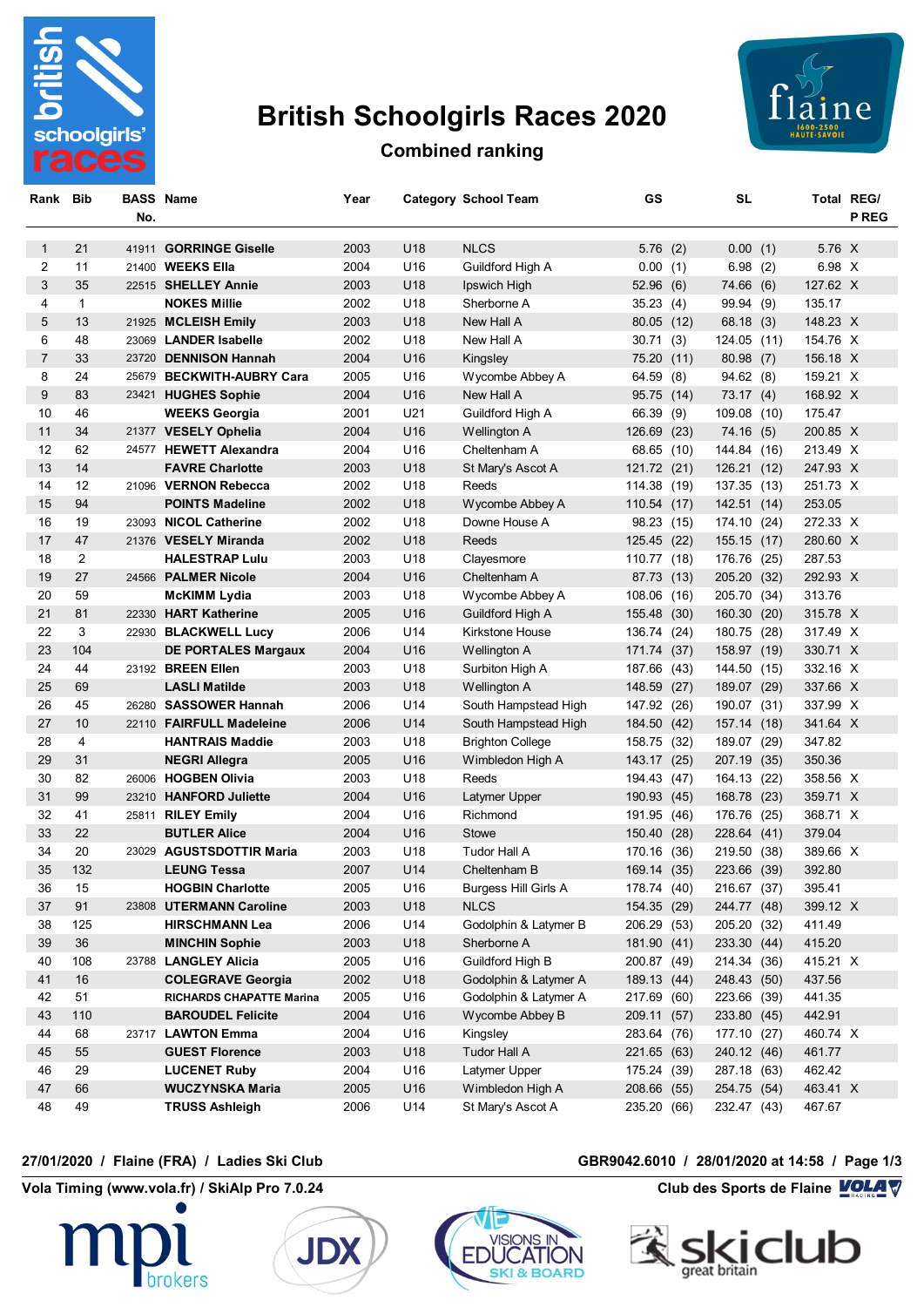### **British Schoolgirls Races 2020 Combined ranking**

| Rank Bib |                |     | <b>BASS Name</b>                               | Year         |                 | <b>Category School Team</b> | GS                    |      | <b>SL</b>              |      | Total REG/       |              |
|----------|----------------|-----|------------------------------------------------|--------------|-----------------|-----------------------------|-----------------------|------|------------------------|------|------------------|--------------|
|          |                | No. |                                                |              |                 |                             |                       |      |                        |      |                  | <b>P REG</b> |
| 49       | 95             |     | 24804 <b>BOTHA Ella</b>                        | 2006         | U14             | Queen Anne                  | 197.71                | (48) | 282.02 (61)            |      | 479.73 X         |              |
| 50       | 112            |     | 25756 MANSOUR Zoe                              | 2006         | U14             | Surbiton High B             | 235.31 (67)           |      | 247.10 (49)            |      | 482.41 X         |              |
| 51       | 79             |     | 21284 HINTON Tilly                             | 2004         | U16             | Surbiton High A             | 234.97                | (65) | 248.77 (51)            |      | 483.74 X         |              |
| 52       | 58             |     | <b>OLSOFF Amelie</b>                           | 2004         | U16             | St Mary's Calne A           | 211.37 (58)           |      | 282.69 (62)            |      | 494.06           |              |
| 53       | 76             |     | 22963 BROOKS Isobel                            | 2005         | U16             | Richmond                    | 247.05                | (68) | 249.76                 | (52) | 496.81 X         |              |
| 54       | $\overline{7}$ |     | <b>WITHEROW Alexandra</b>                      | 2004         | U16             | St Swithuns A               | 201.55 (51)           |      | 295.33 (68)            |      | 496.88           |              |
| 55       | 124            |     | 23626 BRYER Lucy                               | 2004         | U16             | Wellington B                | 234.86 (64)           |      | 265.23 (57)            |      | 500.09 X         |              |
| 56       | 123            |     | <b>GLOVER Emily</b>                            | 2003         | U18             | Downe House B               | 201.21 (50)           |      | 309.13 (73)            |      | 510.34           |              |
| 57       | 121            |     | <b>MOURADIAN Tiana</b>                         | 2003         | U18             | St Mary's Ascot B           | 218.60                | (61) | 292.17 (67)            |      | 510.77           |              |
| 58       | 17             |     | <b>WEBER-HENSCHEL Augusta</b>                  | 2004         | U16             | Mayfield A                  | 204.15 (52)           |      | 313.28 (75)            |      | 517.43           |              |
| 59       | 65             |     | <b>PROBERT Myrtle</b>                          | 2005         | U16             | Malvern St James            | 221.08 (62)           |      | 306.97 (71)            |      | 528.05 X         |              |
| 60       | 86             |     | <b>SLESINGER Allegra</b>                       | 2005         | U16             | Godolphin & Latymer A       | 216.00 (59)           |      | 314.28 (76)            |      | 530.28           |              |
| 61       | 128            |     | <b>ROGERS Mia</b>                              | 2002         | U18             | Wycombe Abbey B             | 249.42 (69)           |      | 287.34 (64)            |      | 536.76           |              |
| 62       | 103            |     | 23719 SAINSBURY Lucy                           | 2004         | U16             | Kingsley                    | 290.86 (81)           |      | 256.41 (56)            |      | 547.27 X         |              |
| 63       | 28             |     | <b>WOODWARD Ruby</b>                           | 2004         | U16             | St Georges Ascot            | 295.94 (82)           |      | 269.72 (58)            |      | 565.66           |              |
| 64       | 90             |     | <b>WINNER Jessica</b>                          | 2007         | U14             | Tudor Hall A                | 278.10 (73)           |      | 312.45 (74)            |      | 590.55           |              |
| 65       | 157            |     | <b>BRAND Maisie</b>                            | 2006         | U14             | St Mary's Ascot B           | 275.84 (72)           |      | 322.26 (79)            |      | 598.10           |              |
| 66       | 43             |     | <b>RICHARDSON Georgia</b>                      | 2002         | U18             | Stamford                    | 283.86 (77)           |      | 315.11 (77)            |      | 598.97           |              |
| 67       | 156            |     | <b>PLAYNE Alice</b>                            | 2004         | U <sub>16</sub> | Sherborne B                 | 257.67                | (70) | 343.55 (85)            |      | 601.22 X         |              |
| 68       | 133            |     | <b>DONNELLY Freya</b>                          | 2006         | U14             | New Hall B                  | 269.30                | (71) | 332.74 (83)            |      | 602.04           |              |
| 69       | 144            |     | <b>LUPTON Freya</b>                            | 2001         | U21             | Guildford High B            | 287.70                | (79) | 321.27 (78)            |      | 608.97           |              |
| 70       | 67             |     | <b>COLTHORPE Emma</b>                          | 2001         | U21             | City of London Girls A      | 296.39                | (83) | 328.92 (80)            |      | 625.31           |              |
| 71       | 106            |     | <b>JOHNSON Mollie</b>                          | 2005         | U16             | Wellington B                | 297.07                | (84) | 329.58 (82)            |      | 626.65           |              |
| 72       | 32             |     | <b>GORDON Rosa</b>                             | 2002         | U18             | City of London Girls A      | 285.56                | (78) | 342.38 (84)            |      | 627.94           |              |
| 73       | 71             |     | <b>PLAYNE Isabelle</b>                         | 2004         | U16             | Sherborne A                 | 279.46 (75)           |      | 379.63 (91)            |      | 659.09 X         |              |
| 74       | 146            |     | <b>BAROUDEL Celeste</b>                        | 2006         | U14             | Wycombe Abbey B             | 278.55 (74)           |      | 386.12 (94)            |      | 664.67           |              |
| 75       | 117            |     | <b>MOYLAN Imogen</b>                           | 2003         | U18             | Wimbledon High B            | 370.92 (95)           |      | 297.99 (69)            |      | 668.91 X         |              |
| 76       | 52             |     | <b>TURNER Georgina</b>                         | 2004         | U16             | Mayfield A                  | 300.69 (85)           |      | 383.13 (92)            |      | 683.82           |              |
| 77       | 85             |     | <b>SANDMAN Mae</b>                             | 2006         | U14             | <b>Burgess Hill Girls A</b> | 290.75 (80)           |      | 397.92 (96)            |      | 688.67           |              |
| 78       | 18             |     | <b>BERKNOV Clara</b>                           | 2005         | U16             | Woldingham A                | 332.98 (86)           |      | 360.68 (89)            |      | 693.66           |              |
| 79       | 148            |     | 22416 HOLT Josephine                           | 2004         | U16             | Surbiton High B             | 394.63 (100)          |      | 301.15 (70)            |      | 695.78 X         |              |
| 80<br>81 | 93<br>150      |     | <b>BYNG Rose</b>                               | 2004         | U16<br>U16      | St Mary's Calne A           | 359.29 (90)           |      | 344.71                 | (86) | 704.00<br>726.77 |              |
| 82       | 115            |     | <b>BARINOVA Fevroniya</b><br>23293 GOULD Chloe | 2005<br>2004 | U16             | Cheltenham B<br>New Hall B  | 367.42                | (93) | 359.35<br>581.67 (134) | (88) | 742.23 X         |              |
| 83       | 126            |     | 23427 KEMKERS Saskia                           | 2005         | U16             | Guildford High B            | 160.56<br>207.42 (54) | (33) | 540.43 (126)           |      | 747.85 X         |              |
| 84       | 63             |     | <b>WOODWARD Lily</b>                           | 2004         | U16             | St Georges Ascot            | 391.47 (99)           |      | 383.79 (93)            |      | 775.26           |              |
| 85       | 30             |     | <b>BOND Martha</b>                             | 2007         | U14             | Malvern St James            | 340.32 (88)           |      | 435.01 (104)           |      | 775.33           |              |
| 86       | 111            |     | <b>TIBBLE Tara</b>                             | 2005         | U16             | <b>Burgess Hill Girls B</b> | 383.00 (97)           |      | 401.92 (97)            |      | 784.92           |              |
| 87       | 138            |     | <b>WOOLGAR Islay</b>                           | 2004         | U16             | Sherborne B                 | 362.45 (92)           |      | 426.03 (100)           |      | 788.48           |              |
| 88       | 78             |     | <b>ANDERSON Jessica</b>                        | 2004         | U16             | Stamford                    | 424.44 (103)          |      | 392.60 (95)            |      | 817.04           |              |
| 89       | 122            |     | <b>WESSEL Amelie</b>                           | 2005         | U16             | City of London Girls B      | 372.38 (96)           |      | 460.78 (111)           |      | 833.16           |              |
| 90       | 120            |     | <b>WELCH Charlotte</b>                         | 2004         | U16             | Sherborne B                 | 360.98 (91)           |      | 479.07 (116)           |      | 840.05           |              |
| 91       | 64             |     | <b>KERLEY Pascale</b>                          | 2005         | U16             | Latymer Upper               | 368.55 (94)           |      | 490.55 (120)           |      | 859.10           |              |
| 92       | 127            |     | <b>LAW Sasha</b>                               | 2005         | U16             | St Swithuns B               | 387.18 (98)           |      | 474.58 (115)           |      | 861.76           |              |
| 93       | 129            |     | <b>SANDMAN Eve</b>                             | 2007         | U14             | <b>Burgess Hill Girls B</b> | 427.26 (104)          |      | 446.31 (107)           |      | 873.57           |              |
| 94       | 158            |     | <b>WAINE louise</b>                            | 2002         | U18             | City of London Girls B      | 450.18 (106)          |      | 430.85 (102)           |      | 881.03           |              |
| 95       | 92             |     | <b>NYLAENDE Natalie</b>                        | 2005         | U16             | Stowe                       | 456.28 (107)          |      | 434.01 (103)           |      | 890.29           |              |
| 96       | 113            |     | <b>MEHRA Riya</b>                              | 2003         | U18             | Tudor Hall B                | 422.97 (102)          |      | 507.67 (122)           |      | 930.64 X         |              |
| 97       | 70             |     | <b>COONE Isabella</b>                          | 2007         | U14             | Ipswich High                | 507.09 (114)          |      | 424.86 (99)            |      | 931.95           |              |
| 98       | 116            |     | Van RIJCKEVORSEL Oksana                        | 2007         | U14             | Woldingham B                | 447.81 (105)          |      | 493.37 (121)           |      | 941.18           |              |
| 99       | 102            |     | <b>WESSEL Beartrice</b>                        | 2001         | U21             | City of London Girls A      | 487.22 (111)          |      | 455.79 (109)           |      | 943.01           |              |
| 100      | 142            |     | <b>HYTTENRAUCH Caitlin</b>                     | 2006         | U14             | Wellington B                | 491.17 (113)          |      | 456.46 (110)           |      | 947.63           |              |
| 101      | 154            |     | <b>HARPER Nancy</b>                            | 2005         | U16             | St Mary's Calne B           | 482.70 (109)          |      | 465.60 (112)           |      | 948.30           |              |
| 102      | 134            |     | <b>KIBBLEWHITE Isabelle</b>                    | 2005         | U16             | Woldingham B                | 475.25 (108)          |      | 474.08 (114)           |      | 949.33           |              |
| 103      | 98             |     | <b>MARRIOTT Constance</b>                      | 2005         | U16             | St Georges Ascot            | 416.31 (101)          |      | 534.61 (125)           |      | 950.92           |              |
| 104      | 9              |     | <b>WATKINS Katya</b>                           | 2001         | U21             | Surbiton High A             | 161.80 (34)           |      | 791.69 (139)           |      | 953.49 X         |              |
| 105      | 136            |     | <b>PATERSON Pollyanna</b>                      | 2004         | U16             | St Mary's Calne B           | 547.62 (118)          |      | 465.77 (113)           |      | 1013.39          |              |
| 106      | 109            |     | <b>ROSE Georgina</b>                           | 2005         | U16             | St Swithuns B               | 534.30 (117)          |      | 489.05 (117)           |      | 1023.35          |              |
| 107      | 60             |     | <b>BEEK Scarlett</b>                           | 2006         | U14             | Queen Anne                  | 515.11 (116)          |      | 513.66 (123)           |      | 1028.77          |              |
| 108      | 152            |     | <b>VERNON-EVANS Sophie</b>                     | 2006         | U14             | Woldingham B                | 486.43 (110)          |      | 555.07 (128)           |      | 1041.50          |              |

### **VolaSoftControlPdf 27/01/2020 / Flaine (FRA) / Ladies Ski Club GBR9042.6010 / 28/01/2020 at 14:59 / Page 2/3**